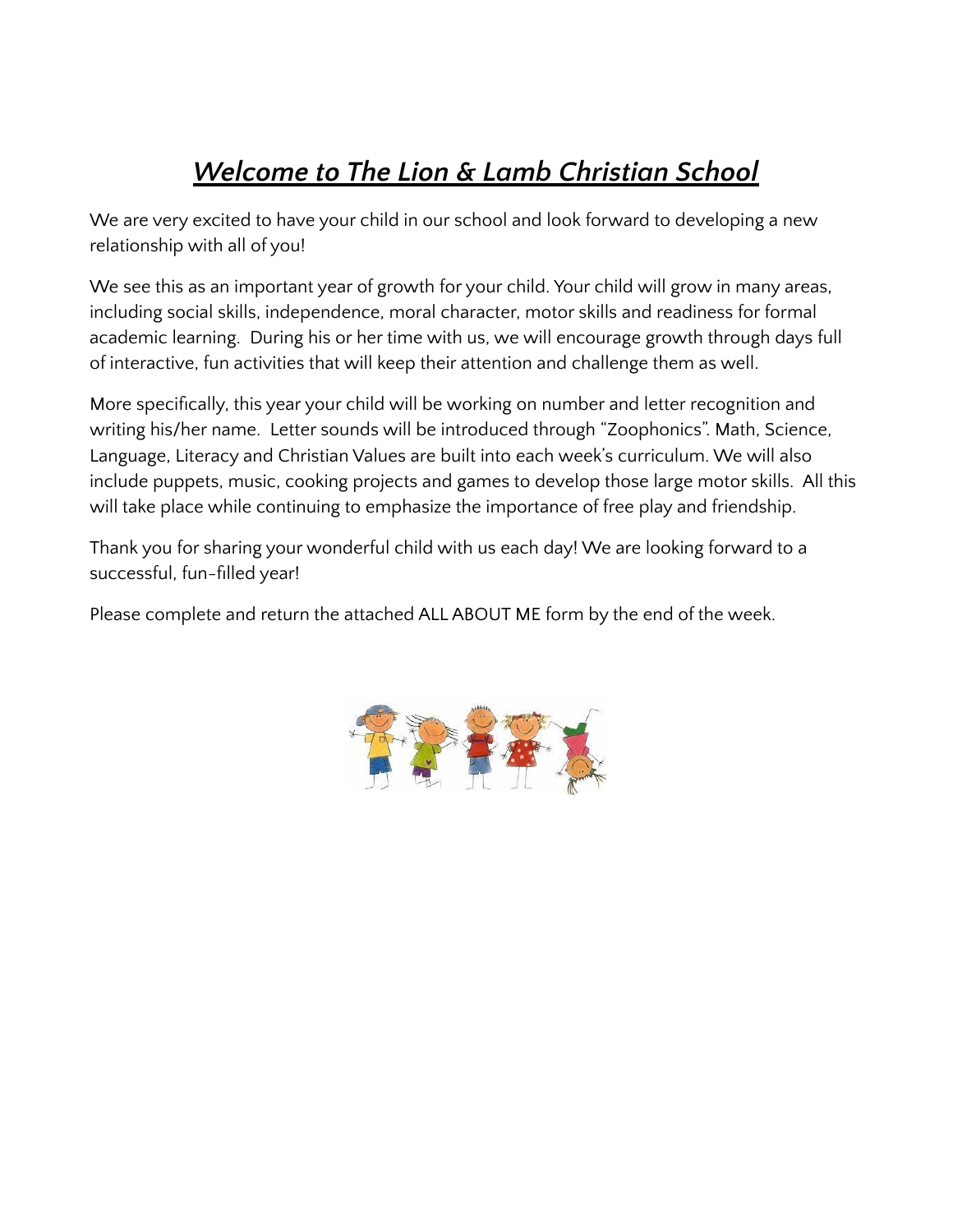# **Coming and Going**

#### **Coming:**

Please make every effort to get your child to school on time. We begin our morning circle at 9:00 a.m. There is a lot of learning that takes place during that time as well as assigning fun "jobs" for the day and choosing our "Special Child". Arriving after 9:00 prevents your child from being able to fully participate. We do offer an early arrival time of 7:00 a.m. If you arrive early, your child will go to the Cherub's classroom, and if your child is enrolled in another classroom, he/she will be picked up by their teacher at 8:00.

### **Going:**

If your child leaves at 1:00 p.m., we ask that you wait in the hallway outside the classroom until dismissal. We will bring your child to you along with the contents of his/her cubby. About half of our class stays for nap and it is difficult to settle them down when parents are coming into the classroom at 1:00. By waiting in the hallway, you create a smoother transition for the afternoon. Of course, if you have concerns, please let us know. Also, please remember to fill out the appropriate form in the office if your child is going home with someone other than his/her regular pick-up person.

**Infectious Disease Clause:** During a known community outbreak the school may choose to limit who is able to enter the building. Children will either be dropped off and picked- up at the curb, or from the outside playground. The school will let you know which route is preferred depending on the outbreak. All children need to be dropped off no later than 8:45am to limit classroom interruptions. Children will not combine with other classes. They will remain in the same classroom with the same children and staff throughout their day.

### **\*Note: There is a \$2.00 per minute fee for picking your child up late.**

# **Schedule Changes**

Schedule changes are allowed as long as the schedule you would like is available. If it is not, you are welcome to fill out a form for the waitlist for that schedule. You are able to make the first schedule change free of charge, however for each additional change you will be charged \$25. We ask to limit schedule changes as it is hard for your child to adjust without consistency.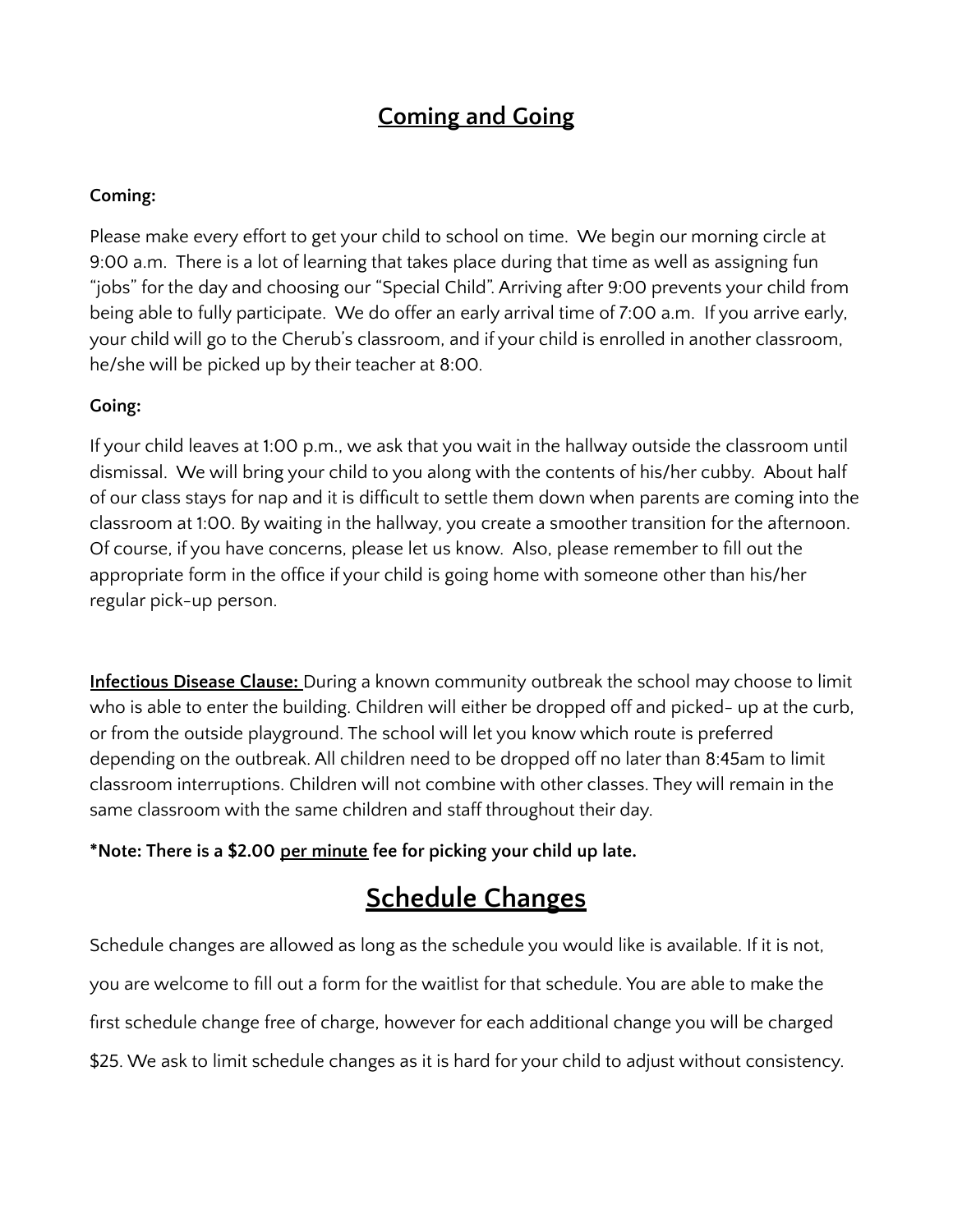# **All In a Day's Work!**

Our daily schedule is posted in each classroom. However, here are a few of the "important" times for you to note.

**Morning circle** is at 9:00 a.m. (please arrive a few minutes before 9:00).

**Snack** is at 9:45 a.m. for 4 year olds and 10:00 for 3 year olds. Please send a nutritious snack for your child. Some good choices are yogurt, fresh fruit, pretzels, granola, etc. We will have two containers (one for cold items, one for all others) on the shelf outside the classrooms for your child's snack. Please make sure that your child's name is clearly written on his/her snack. The children set the table for snack and lunch and this is a great way for them to begin identifying their classmates' names. Snacks should not be in lunch boxes or placed in cubbies.



**Infectious Disease Clause:** During a known community outbreak, we will not have the snack bowls available. Snack items should still be clearly labeled with your child's name and "snack". Please be sure to send items that do not need to be refrigerated. If you choose to send an item that needs to be cool, please be sure to send an ice pack.

**Lunchtime** is 12:00 noon for 4 year olds and 11:30 a.m. for 3 year olds. Please remember to pack a nutritious lunch and include a drink. We are not able to heat or refrigerate food and cannot cut or peel food so please send lunches and snacks that are ready to eat! We encourage the



children to eat their "grow foods" first, and though we do not force them to eat, we do not allow treats before healthy foods are eaten. Please do not include candy in your child's lunch. If your child does not have a drink, there is a drinking fountain in each classroom.

**Lord's Loft** is once a week (alternating Tuesdays and Wednesdays) at 10:00 a.m. This is an opportunity for your child to receive additional

Christian values in a church setting.

**Infectious Disease Clause:** During a known community outbreak Lords Loft will not be done as a large group, but will be conducted in each individual classroom.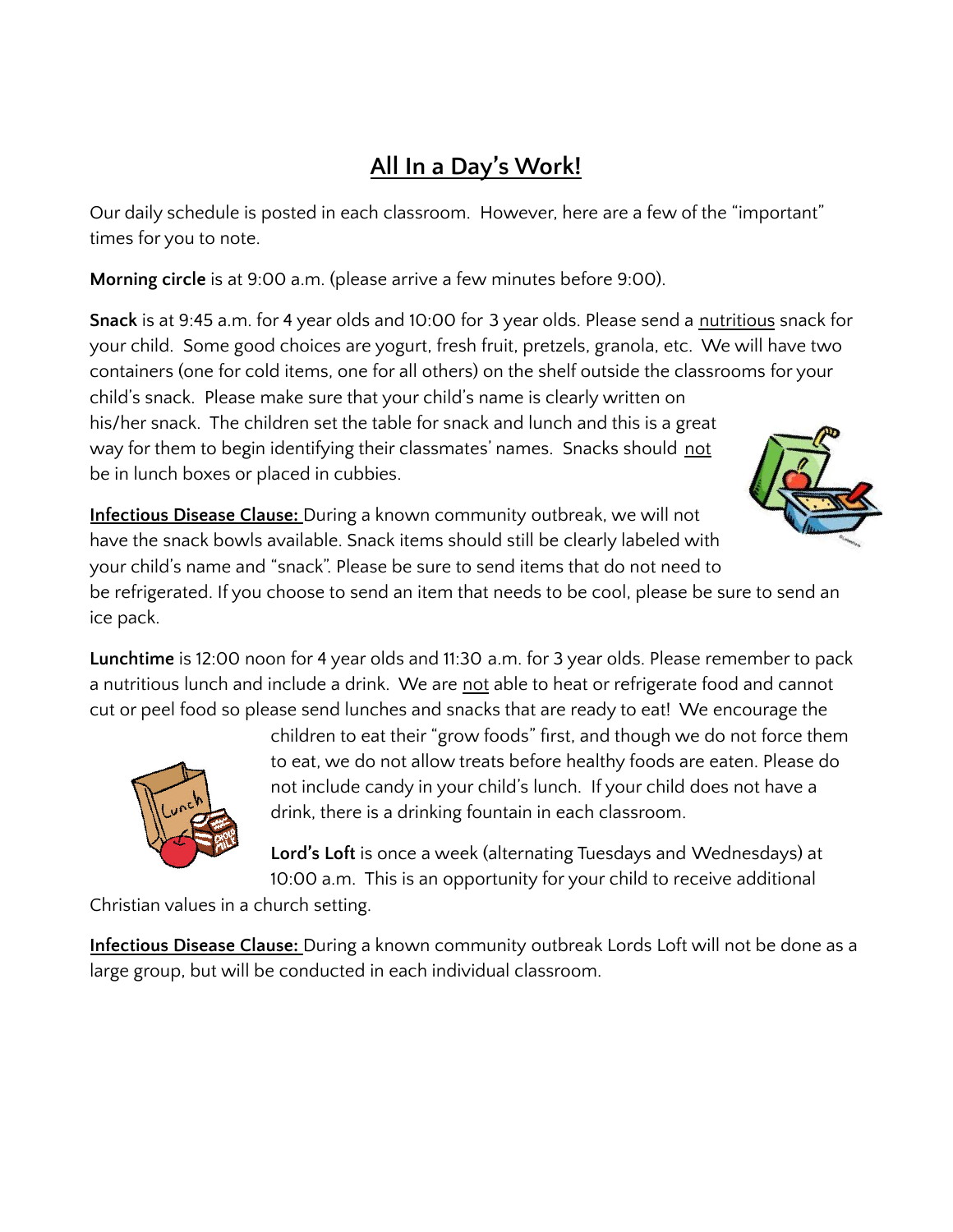## **Let's Talk**

We value our relationship with you and always want to hear any questions or concerns. However, we are not available to discuss specific concerns during drop-off and pick-up times. Please leave a message with the office or email your child's classroom teachers directly. The teachers will give you their email addresses. We can also arrange a conference time at your request if you feel it necessary.

Our goal is to get to know your child well. We appreciate being notified of any changes in our students' lives. For example, a new baby, a death in the family, a divorce, a new pet, or moving to a new house can impact your child's emotions and behavior. The more we know, the better we are able to help your child deal with these adjustments.



Your child will learn phonics through our Zoophonics program. We will work our way from A-Z and have a lot of fun with the zoo animals that represent each letter. We will do activities and projects to go with our current letters to reinforce the letters and sounds.

# **Food at School**

We always welcome children to bring a snack to share at school even if it is not for a birthday celebration. If you are bringing food to share with the class the following guidelines must be followed. Any homemade item must include an ingredient list, and any store bought item must be in its original sealed packaging. We need to be able to check ingredients lists as well as food processing information to make sure that our students with food allergies are safe. We also ask that candies, and other sweets only be brought in for a child's birthday celebration. We ask that shared snacks help set a healthy example in the classroom. Please do not send candy in your child's lunch.

**Infectious disease Clause:** During a known community outbreak of an infectious disease we will not accept homemade snack items. Any food brought to school to share must be individual and pre packaged.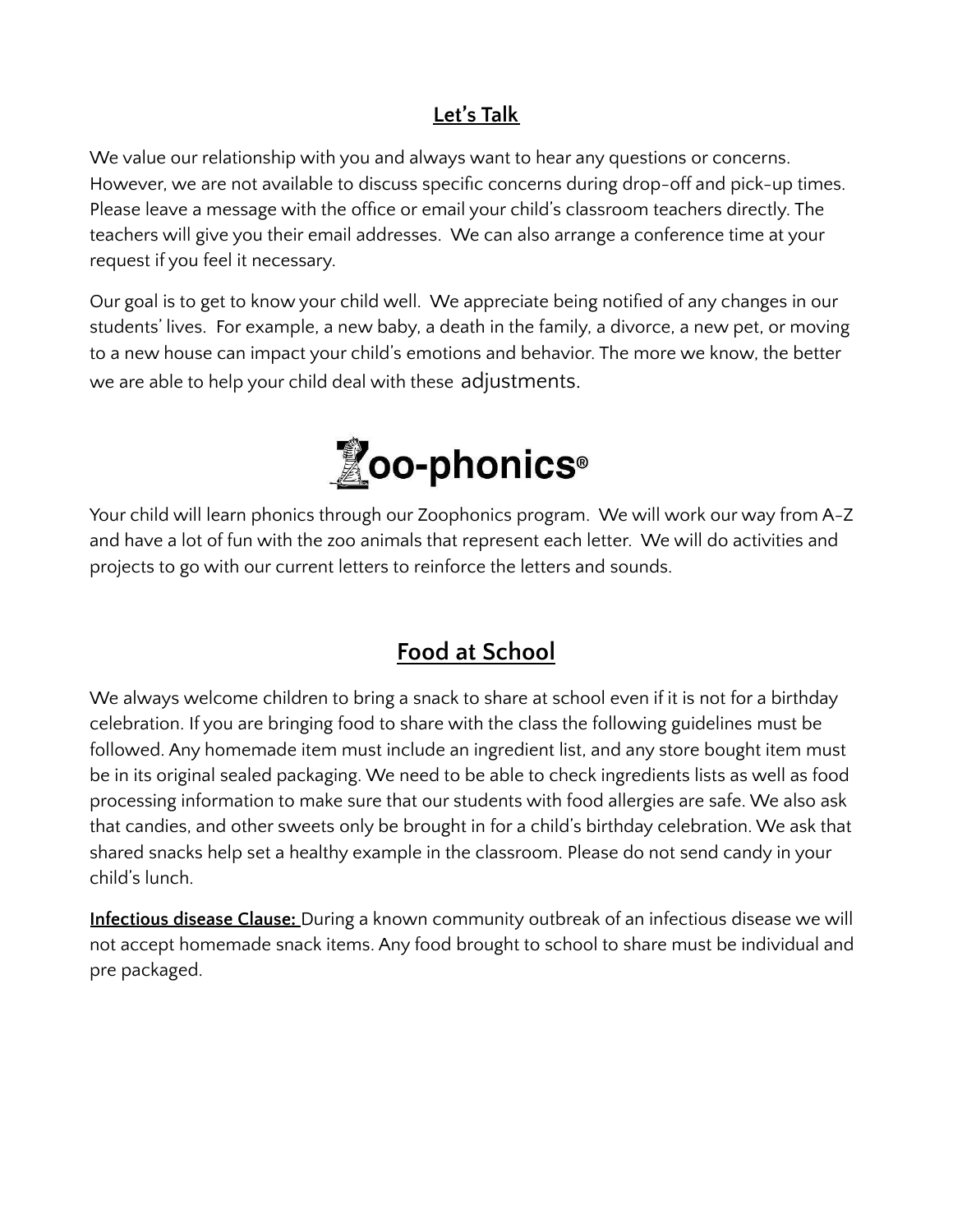# **Cubbies**

The children will be sharing a cubby, so please bring only necessary items. Please be sure that all items brought to school are labeled with your child's name. Please only send backpacks when absolutely necessary.

## **Dress for Success**

In preschool terms, dressing for success means wearing clothes your child is able to safely and comfortably play in. We will get dirty! We play on the playground every day and very often have some sort of messy media in the classroom. We do take precautions to keep the children clean, however, getting messy is unavoidable at times.

Please send a weather-appropriate change of clothes (remember socks and underwear) in a gallon-sized Ziploc bag to keep in the classroom. Your child may need a change of clothes for accidents as well as messy projects or water play. We will send your bag home for a new set of clothes when the weather changes. If your child needs his/her change of clothes, we will put the extra clothes on, and send the soiled clothes home to be laundered. If that happens, please remember to send in another set of extra clothes the next day your child comes to school. Weather permitting the children will be outside when it snows. On those days please send your child snow play clothes (hat, gloves, snow pants, jackets and boots) and we will help them layer up to head outside. Children will also be outside when it is sunny and warm. Please apply sunscreen in the morning before school. We will re-apply as needed in the afternoon. If you would like to provide a certain brand for your child, please send it with your child's name on the sunscreen.

**\* Note:** Please remember **safety first** when choosing your child's shoes. Sneakers are best for climbing, running and jumping on the playground. Sandals, crocs, flip-flops, and backless shoes are not appropriate for school.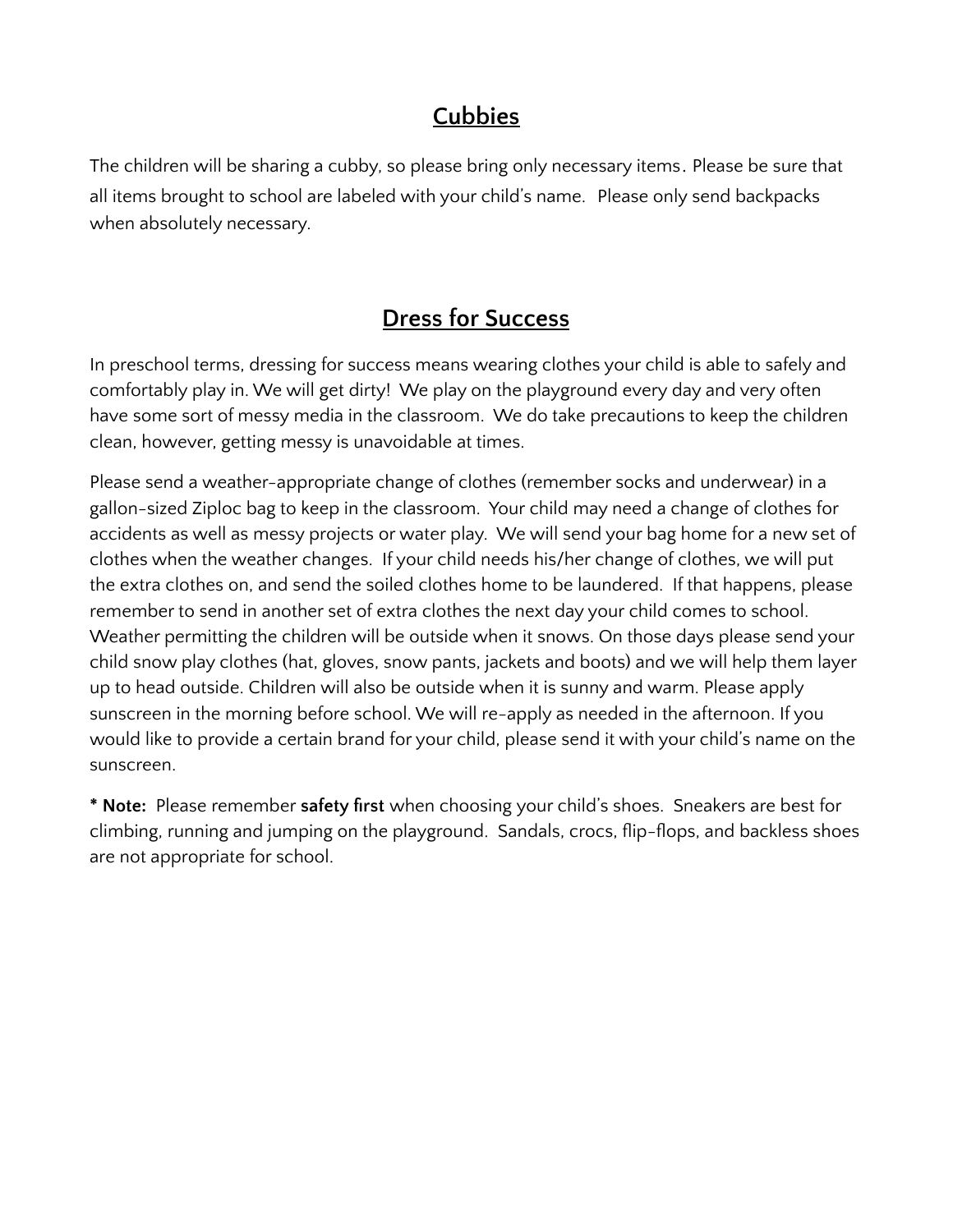## **Share and Tell**

Each student will be assigned one day each week to bring something appropriate from home to share with the class. We will send a letter home with your child's assigned day.

We encourage your child to bring something that relates to our current theme or letter of the week. Each child may bring one item to share on his or her day. **\*\*Please do not allow your child to bring toys if it is not his/her share day.\***

Inappropriate items will not be allowed to be shared. Power Rangers, Transformers, Bakugon, and other action figures of a "fighting" nature, or anything with weapons will be kept in cubbies and sent home unshared. It has been our experience that these items encourage aggressive behaviors in some of the children and are frightful to others. In addition, personal electronic items are inappropriate share items. Please help your child make "good choices".



# **Weekly Activities and Newsletters**

Each week, you will receive a newsletter by email of the happenings for the coming week. Each week posted in the classroom will be the activities your child will be doing in class. These activities may include science, math, language development, fine or gross motor, Christian values or art. Be sure to check for special activities where your child can bring something to school. These weekly emails will be very important for you to read. Please make sure if you are not receiving them to let the office staff know. It is also good to mark the school and classroom emails as "priority" so they do not land in your spam box.

## **Happy Birthday**

Children at this age are very excited about their birthdays! We would like to acknowledge that special day at school by singing Happy Birthday and giving your child a special "Birthday Hat" to wear. You may also choose to send in a special snack or treat on or around that day. No nuts please. Please provide an ingredient list if the treat is homemade, or leave the packaging label attached so we can verify it is safe for our children with food allergies. We have many birthdays to celebrate, so we would appreciate some advanced notice to avoid multiple treats on the same day.

Also, there will be a class list with addresses available for you to send invitations. To avoid hurt feelings, we would prefer that you **not** send invitations via the cubbies, unless you are inviting the entire class.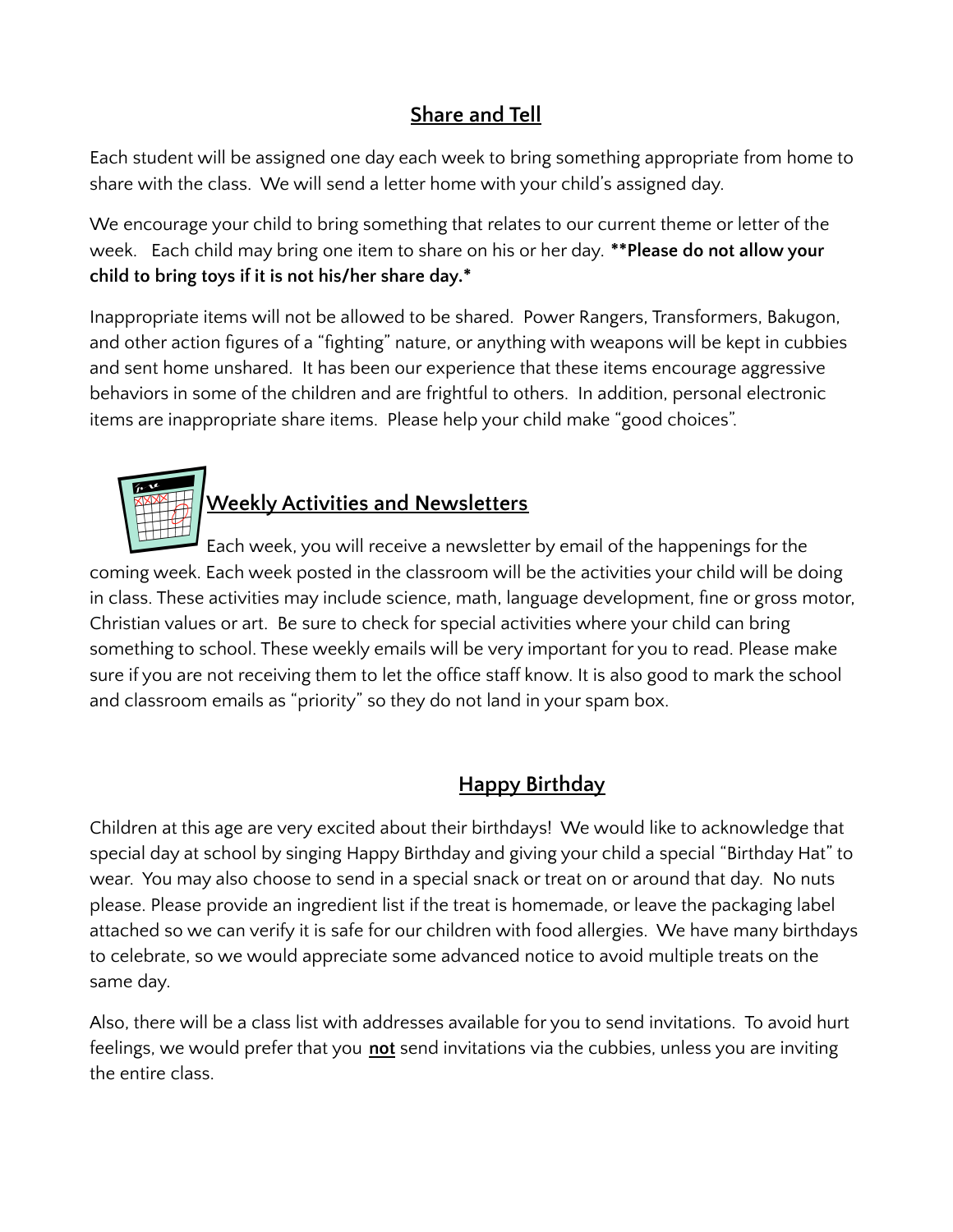### **Parent Helpers**

We welcome parent volunteers to assist with parties and other special events. Throughout the year we may also have special projects or activities that require a few extra helping hands or items needed. We will post sign-up sheets outside the classrooms for special activity information.

**Infectious Disease Clause**: During the time of a known community outbreak we will not allow volunteers in the school. For families still wanting to help you can check in with your classroom teachers and see if they have any prep work or volunteer work that can be done at home by a volunteer.

### Parking Lot Safety

For the safety of all, we ask that you please watch your speed through our parking lot. There are many parents, children, and staff coming and going during the day. We ask that parents please park your car in a designated parking space while picking up and dropping off. Please do not park in the red zone and please do not enter the parking lot from Bankside Way. This is a do not enter area and can be very dangerous for our families in the parking lot. There is also NO parking allowed during pick up and drop off times on Bankside. If you have younger siblings with you at pick up and drop off times and need assistance please call the front office. Do not ever leave a child unattended in your car. We would be more than happy to help escort your student in or out of the building if you need.

### Non-Discrimination Policy

The Lion & Lamb Christian School enrolls children of any race, color, nationality, and ethnic origin, and they are entitled to all the rights, privileges, programs and activities generally accorded or made available to students at the school. It does not discriminate on the basis of race, color, nationality or ethnic origin in the administration of its educational policies, enrollment policies, scholarship, and other school administered programs.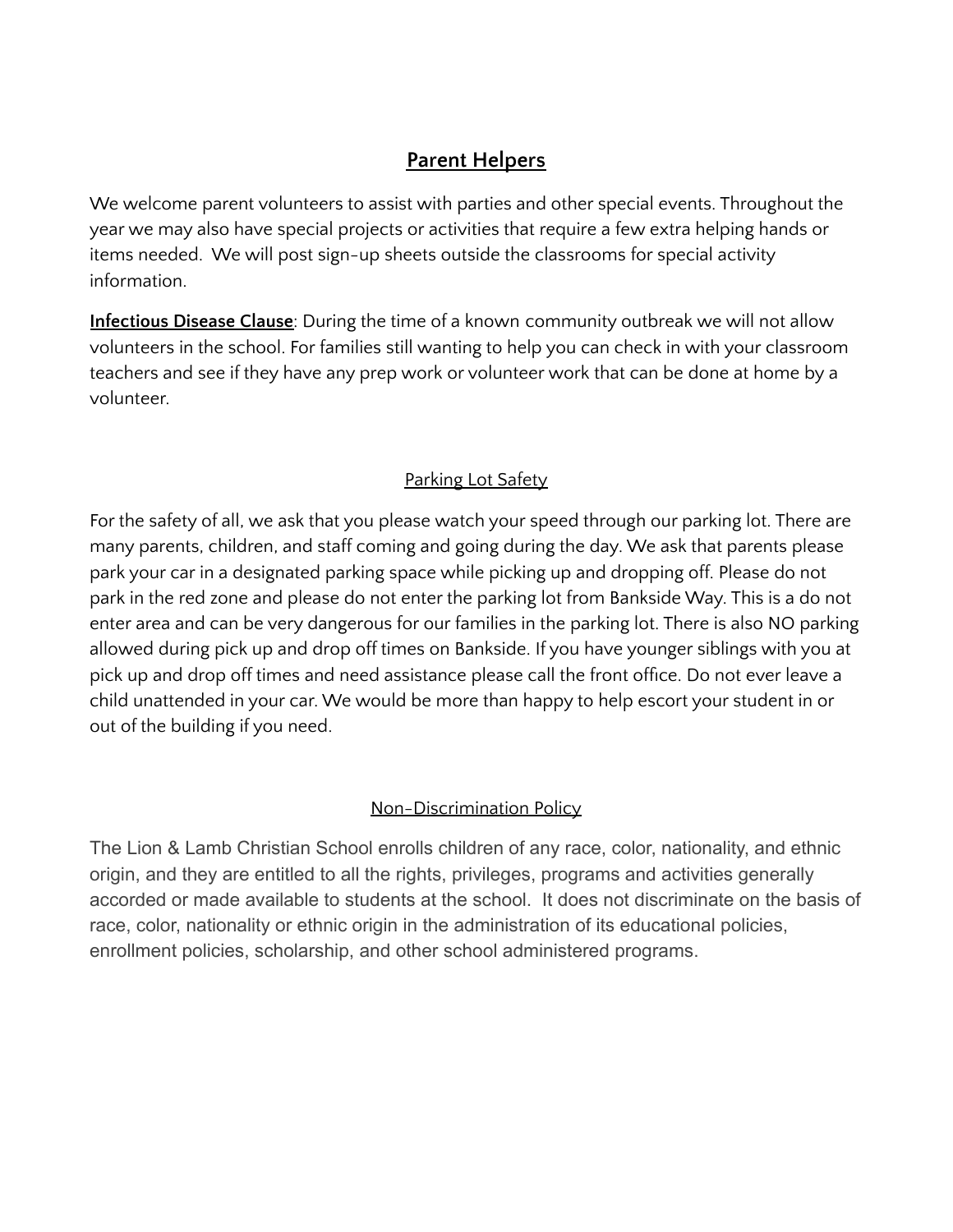#### Termination Policy

This is a cooperative effort between parent, child, and staff to work toward eliminating behavior that threatens the physical or emotional health or safety of children or staff. The behavior issue will be stated in a written notice that will be sent to the parent. A copy of the notice will be given to the Director, who will record the infraction.

Upon a third notice, the teacher will schedule a conference with the parent to discuss the problem. The conference will conclude with a signed contract between the parent and the staff as to a course of action to be taken that will be in the best interest of the child, the family, and the program. **Non-adherence to the agreement will result in giving the parent(s) two weeks notice of termination from the Lion & Lamb Christian School Program.**

If a child or parent commits an extremely serious offense, the child may be immediately terminated from the program without previous written notice.

Such examples would be the following:

#### *CHILD*

Running away from supervision, extreme defiance, extreme use of foul language, and/or behavior that endangers the health or safety of others.

#### *PARENT*

Foul language toward children or staff, abusive, aggressive or intimidating behavior toward staff or children, repeated disregard for program rules, and/or non-compliance with contractual conference agreement.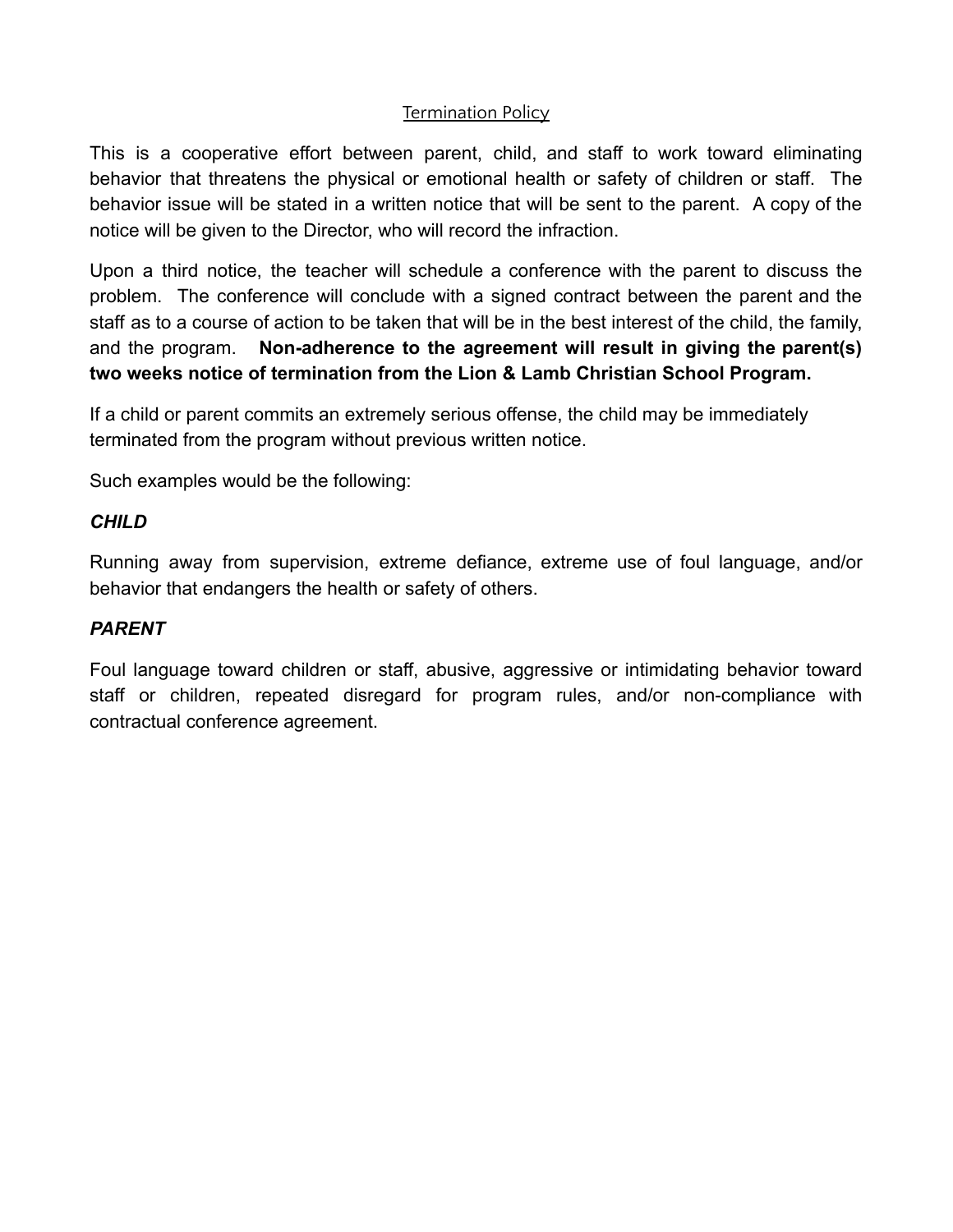# Tuition Policy Statement

The Lion & Lamb Christian School is a non-profit ministry of Grace Church. In order to provide the highest possible quality care for your children, the following policies must be maintained:

The tuition is determined according to the program in which your child is enrolled. Fees may be paid for either a full month (due on the 1<sup>st</sup>) or half month (to be paid by the 1<sup>st</sup> and the 15<sup>th</sup>). A \$15.00 charge will be assessed when tuition is not paid by the 5<sup>th</sup>, a \$15.00 charge if 2<sup>nd</sup> payment is not paid by the 20<sup>th</sup> and a \$30.00 charge if NO payment is made by the 20<sup>th</sup>. For your convenience, Lion & Lamb accepts checks, cash, debit/credit card, or automatic payments through Tuition Express.

**If payment is not current by the end of each month, attendance at the school will be terminated until payment is made. Also, a TWO WEEK notice is required to withdraw your child from the school.**

After six months of attendance, one week (five consecutive days) of vacation credit will be given for each child enrolled. Parents must notify the school in writing at least two weeks in advance in order to receive this credit. This credit will not accrue from year to year and must be used from August through July of each year. Vacation credit will be given for the schedule that your child was enrolled at the time of his/her absence.

An \$80.00 non-refundable fee is due at the time of enrollment. At the beginning of each school year thereafter, there will be a re-registration fee of \$50.00

A \$25.00 service charge will be assessed for all returned checks, and a \$30.00 service charge will be assessed for all declined credit card payments.

If you should need to change your child's schedule, one change is allowed without a charge. After one change, a \$30.00 fee will be assessed per schedule change.

The Lion & Lamb Christian School closes at 5:30 p.m. sharp. An additional charge of \$2.00 per minute will be assessed for every child that remains after 5:30 p.m. Children enrolled in the half-day programs must be picked up by 1:00 p.m. An additional charge or \$2.00 per minute will be assessed for late pick-up.

**Infectious Disease/Act of God Clause:** If Lion & Lamb Christian School is mandated to close due to an event that is out of our control, tuition will still be collected at a reduced set rate of \$300/month. Families facing financial hardship will be able to apply for financial assistance. Please see the school director.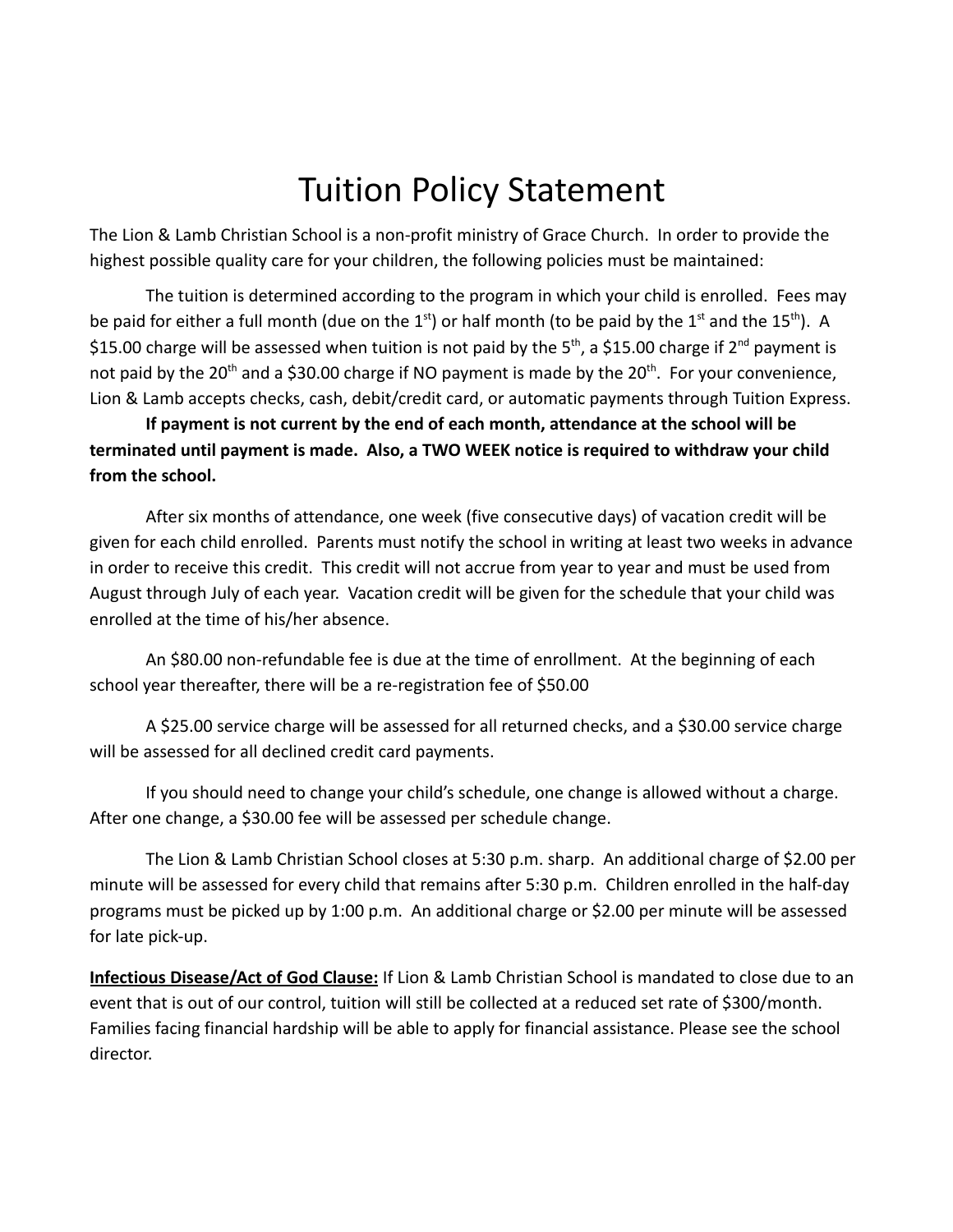

**Lion & Lamb Sickness Policy**

For the health of all children that attend Lion & Lamb, we must observe the following guidelines pursuant with the guidelines established by the Washoe County Health department.

- All children must be free of the following symptoms for 48 hours before returning to school.
	- Diarrhea, vomiting
	- Red watery eyes, body rash
	- Runny nose, cold/flu, throat or ear infection
	- Any fever ranging from 99 and up
	- Lethargy or inability to participate
	- Any contagious diseases
- Please note, if you bring your child to school with any of the above symptoms, the teacher or director will call you to come pick up your child.
- If your child is diagnosed with any contagious disease, please call and inform the front office so we can do our due diligence to post it for the classroom and also report to the health department when needed.
- In accordance with the Washoe County Health Department it is highly encouraged that children in child care settings are vaccinated. Lion & Lamb does not accept religious exemptions for vaccinations. We only accept medical exemptions .